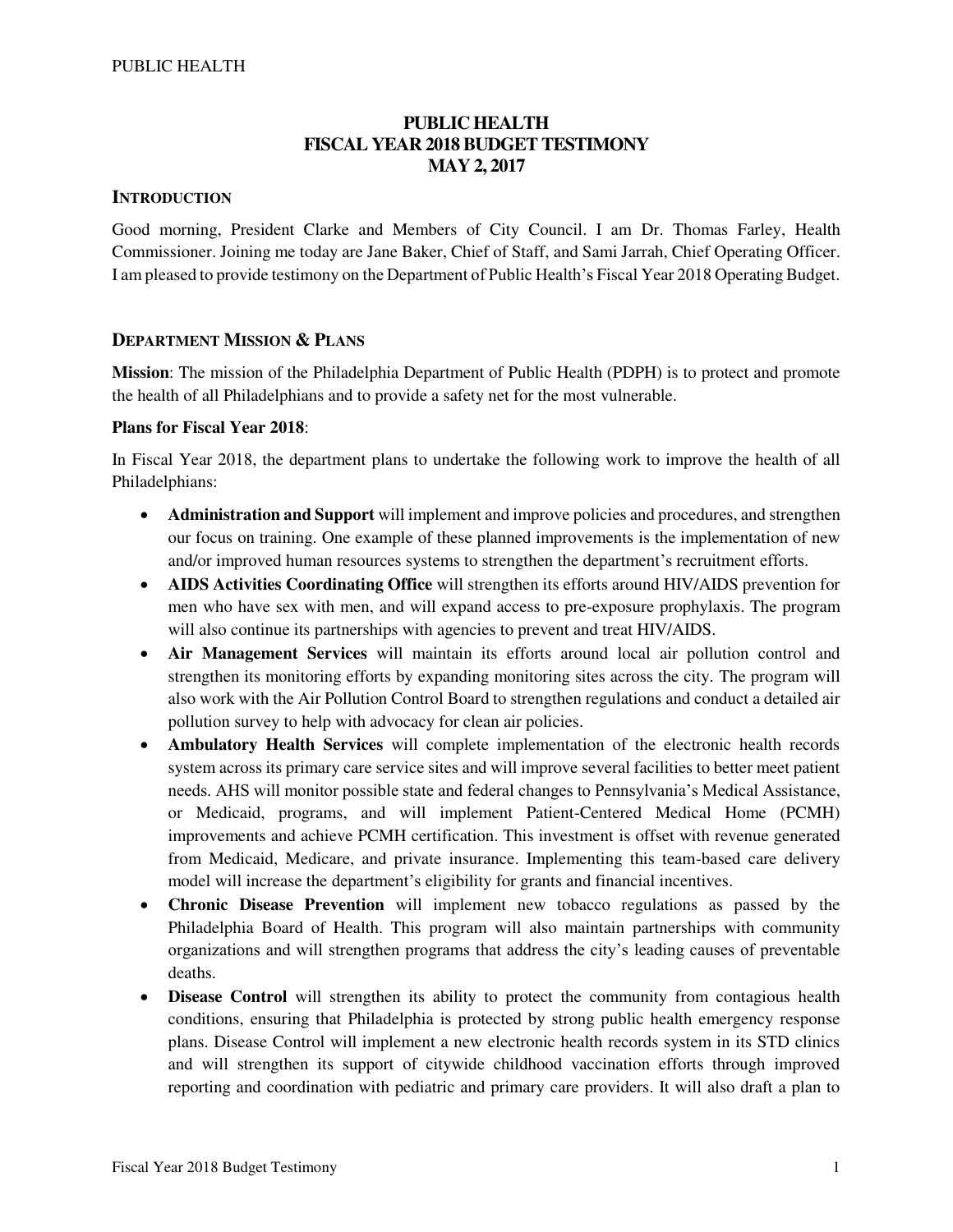prepare the City for public health consequences of climate change, following the Centers for Disease Control and Prevention's best practices framework.

- **Environmental Health Services** will increase the number of restaurant and food inspection staff, an investment that will result in more frequent restaurant and food establishment inspections in the short term and a reduction in foodborne illness over the longer term. This investment, which is offset by revenue generated from fees, will reduce the number of months between food establishment inspections from 15.3 to 12 months.
- **Health Analysis, Information and Strategy** will seek to better support good public health decision-making. The program combines the Department's information technology, policy, analytical, and government relations functions with communications so that the community is wellinformed about the importance of public health and associated policies and programs. This program will be strengthened by an investment of over \$1.8 million in the City's effort to prevent deaths from the opioid epidemic Philadelphia faces. We are pleased to partner with Council and several departments, including DBHIDS, with the Mayor's Task Force on Opioids.
- **Health Systems** operates the Philadelphia Nursing Home and Riverview, both of which provide services for vulnerable Philadelphians. This program will strengthen performance auditing and implement facility improvements to improve the resident experiences. The department will also plan for programming to better understand and describe the broader health care access needs facing Philadelphians.
- **Lead and Healthy Homes** will expand efforts to prevent childhood lead poisoning through improved enforcement, education, and outreach, along with remediation of properties with lead contamination. The program, which will benefit from an increase of over \$900,000, will support and implement City Council's ordinances on improved daycare and school lead prevention enforcement efforts.
- **Maternal, Child and Family Health** will continue to provide important services to support women, children and families in Philadelphia. The program will strengthen its newborn home visiting programs, work with community partners to centralize newborn referrals and intakes, and initiate a safe sleep campaign to educate parents, caretakers, and families.
- **Medical Examiner's Office** will continue to provide death investigation services. The program will improve its accessibility by updating its website to enable improved ability to check the status of cases online, and to enable online payment of fees for copies of records.
- **Public Health Laboratory** will continue to provide core, state-of-the-art laboratory functions to test for disease outbreaks, illnesses, and threats to public health. The program will implement a lab information services system to more efficiently and quickly process lab results and share them throughout the community, while protecting patient privacy at all times.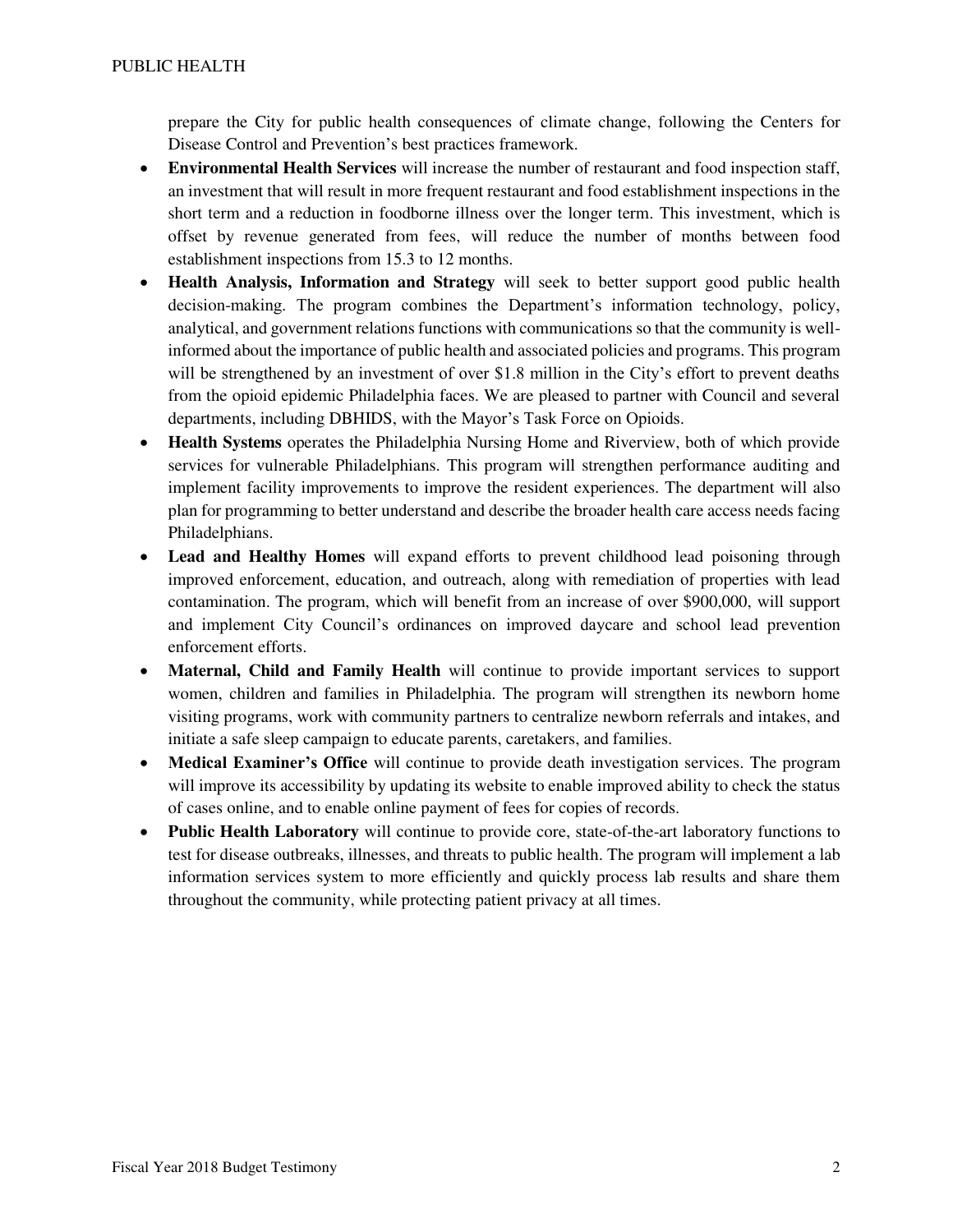# **BUDGET SUMMARY & OTHER BUDGET DRIVERS**

| <b>Staff Demographics Summary (as of December 2016)</b> |           |               |                |           |  |  |  |
|---------------------------------------------------------|-----------|---------------|----------------|-----------|--|--|--|
|                                                         | Total     | Minority      | White          | Female    |  |  |  |
| Number of Full-Time Staff                               | 845       | 646           | 199            | 597       |  |  |  |
| Number of Civil Service-Exempt Staff                    | 19        | 15            | 4              | 12        |  |  |  |
| Number of Executive Staff (deputy level)<br>and above)  | 4         | $\mathcal{L}$ | $\mathfrak{D}$ |           |  |  |  |
| Average Salary, Full-Time Staff                         | \$55,865  | \$54,479      | \$64,896       | \$56,135  |  |  |  |
| Average Salary, Civil Service-Exempt Staff              | \$74,852  | \$67,250      | \$103,363      | \$67,702  |  |  |  |
| Average Salary, Executive Staff                         | \$135,125 | \$128,750     | \$141,500      | \$120,000 |  |  |  |
| Median Salary, Full-Time Staff                          | \$44,828  | \$43,607      | \$51,296       | \$44,218  |  |  |  |
| Median Salary, Civil Service-Exempt Staff               | \$68,000  | \$63,345      | \$95,225       | \$63,345  |  |  |  |
| Median Salary, Executive Staff                          | \$128,750 | \$128,750     | \$141,500      | \$120,000 |  |  |  |

| <b>Employment Levels (as of December 2016)</b>             |                 |          |
|------------------------------------------------------------|-----------------|----------|
|                                                            | <b>Budgeted</b> | Filled   |
| Number of Full-Time Positions                              | 998             | 845      |
| Number of Part-Time Positions                              | N/A             | 65       |
| Number of Civil-Service Exempt Positions                   | 30              | 19       |
| Number of Executive Positions (deputy level)<br>and above) | 4               |          |
| Average Salary of All Full-Time Positions                  | \$56,442        | \$55,865 |
| Median Salary of All Full-Time Positions                   | \$46,786        | \$44,828 |

Staff Demographics and Employment Levels tables show All Funds.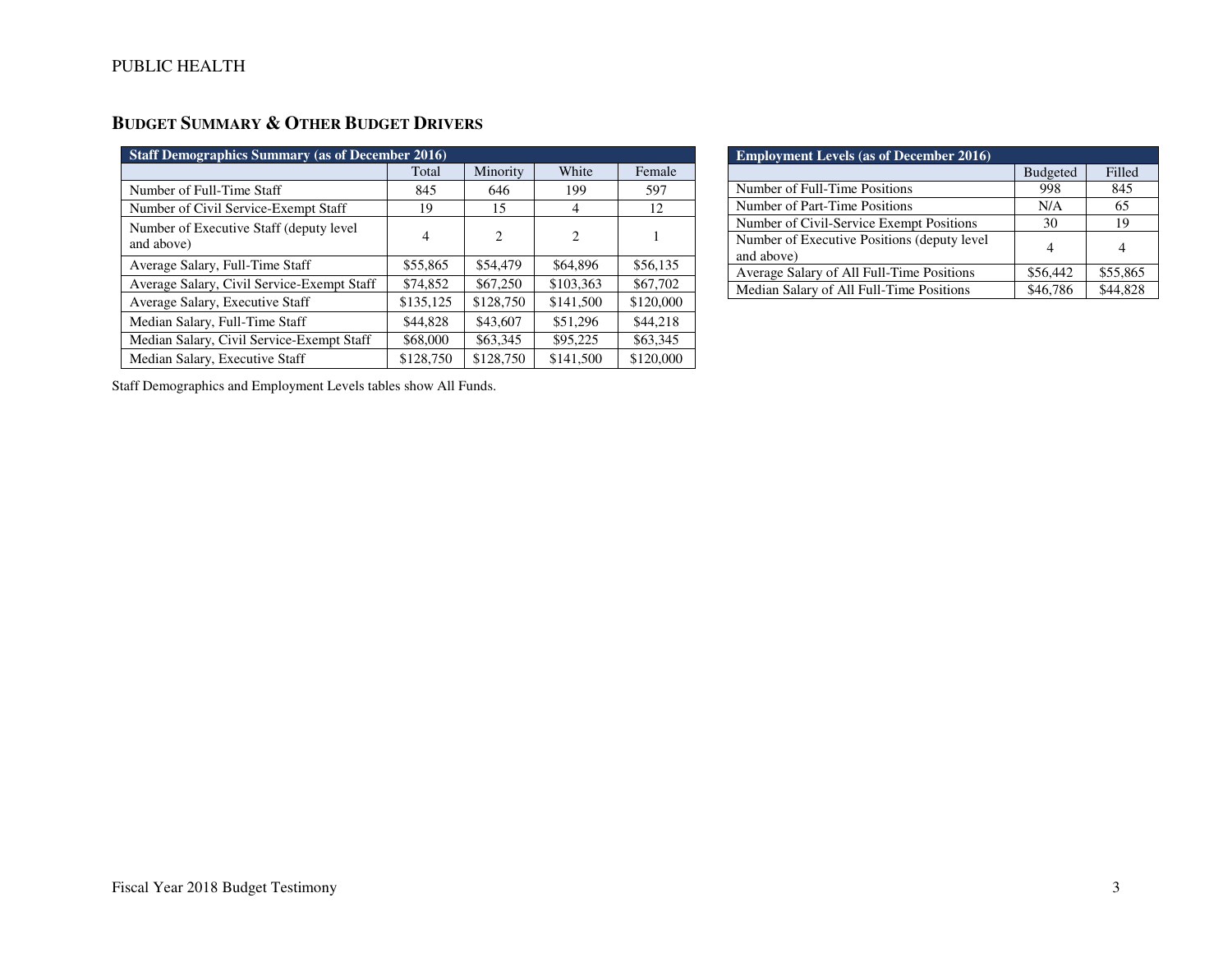## PUBLIC HEALTH

| <b>General Fund Financial Summary by Class</b> |                                 |                            |                                 |                               |                                 |                                 |  |  |
|------------------------------------------------|---------------------------------|----------------------------|---------------------------------|-------------------------------|---------------------------------|---------------------------------|--|--|
|                                                | FY16 Original<br>Appropriations | FY16 Actual<br>Obligations | FY17 Original<br>Appropriations | FY17 Estimated<br>Obligations | FY18 Proposed<br>Appropriations | Difference:<br><b>FY18-FY17</b> |  |  |
| Class 100 - Employee Compensation              | \$50,298,254                    | \$49,832,624               | \$50,960,468                    | \$51,553,821                  | \$54,454,436                    | \$2,900,615                     |  |  |
| Class 200 - Purchase of Services               | \$60,003,424                    | \$64,896,705               | \$66,892,802                    | \$70,567,515                  | \$73,597,713                    | \$3,030,198                     |  |  |
| Class 300 - Materials and Supplies             | \$5,305,674                     | \$4,971,389                | \$5,294,116                     | \$5,269,267                   | \$5,883,974                     | \$614,707                       |  |  |
| Class 400 - Equipment                          | \$185,094                       | \$400,175                  | \$196,652                       | \$305,901                     | \$459,444                       | \$153,543                       |  |  |
| Class 500 - Contributions                      | \$0                             | \$876,587                  | \$0                             | \$0                           | \$0                             | \$0                             |  |  |
| Class 700 - Debt Service                       | \$0                             | \$0                        | \$0                             | \$0                           | \$0                             | \$0                             |  |  |
| Class 800 - Payment to Other Funds             | \$500,000                       | \$500,000                  | \$500,000                       | \$500,000                     | \$500,000                       | \$0                             |  |  |
| Class 900 - Advances/Misc. Payments            | \$0                             | \$0                        | \$0                             | \$0                           | \$0                             | \$0                             |  |  |
|                                                | \$116,292,446                   | \$121,477,480              | \$123,844,038                   | \$128,196,504                 | \$134,895,567                   | \$6,699,063                     |  |  |

| <b>Grants Fund Financial Summary by Class</b> |                                 |                            |                                 |                               |                                 |                          |
|-----------------------------------------------|---------------------------------|----------------------------|---------------------------------|-------------------------------|---------------------------------|--------------------------|
|                                               | FY16 Original<br>Appropriations | FY16 Actual<br>Obligations | FY17 Original<br>Appropriations | FY17 Estimated<br>Obligations | FY18 Proposed<br>Appropriations | Difference:<br>FY18-FY17 |
| Class 100 - Employee Compensation             | \$15,358,732                    | \$11,769,100               | \$15,472,454                    | \$15,320,276                  | \$18,166,000                    | \$2,845,724              |
| Class 200 - Purchase of Services              | \$56,755,608                    | \$59,415,882               | \$65,216,029                    | \$68,374,736                  | \$92,322,478                    | \$23,947,742             |
| Class 300 - Materials and Supplies            | \$1,059,693                     | \$785,190                  | \$1,437,389                     | \$1,569,220                   | \$1,900,665                     | \$331,445                |
| Class 400 - Equipment                         | \$641,586                       | \$821,137                  | \$791,820                       | \$903,332                     | \$1,031,117                     | \$127,785                |
| Class 500 - Contributions                     | \$0                             | \$0                        | \$0                             | \$0                           | \$0                             | \$0                      |
| Class 700 - Debt Service                      | \$0                             | \$0                        | \$0                             | \$0                           | \$0                             | \$0                      |
| Class 800 - Payment to Other Funds            | \$865,555                       | \$556,279                  | \$771.376                       | \$827,308                     | \$1,038,500                     | \$211,192                |
| Class 900 - Advances/Misc. Payments           | \$0                             | \$0                        | \$0                             | \$0                           | \$0                             | \$0                      |
|                                               | \$74,681,174                    | \$73,347,588               | \$83,689,068                    | \$86,994,872                  | \$114,458,760                   | \$27,463,888             |

| <b>Hospital Fund Financial Summary by Class</b> |                                 |                            |                                 |                                      |                                 |                          |  |  |
|-------------------------------------------------|---------------------------------|----------------------------|---------------------------------|--------------------------------------|---------------------------------|--------------------------|--|--|
|                                                 | FY16 Original<br>Appropriations | FY16 Actual<br>Obligations | FY17 Original<br>Appropriations | FY17 Estimated<br><b>Obligations</b> | FY18 Proposed<br>Appropriations | Difference:<br>FY18-FY17 |  |  |
| Class 100 - Employee Compensation               | \$5,058,008                     | \$1,328,601                | \$3,992,653                     | \$775,115                            | \$4,400,969                     | \$3,625,854              |  |  |
| Class 200 - Purchase of Services                | \$155,638,915                   | \$142,581,971              | \$154,174,083                   | \$153,587,085                        | \$155,690,795                   | \$2,103,710              |  |  |
| Class 300 - Materials and Supplies              | \$21,000                        | \$3,457                    | \$21,000                        | \$1,064                              | \$22,000                        | \$20,936                 |  |  |
| Class 400 - Equipment                           | \$60,000                        | \$64,129                   | \$60,000                        | \$0                                  | \$525,000                       | \$525,000                |  |  |
| Class 500 - Contributions                       | \$0                             | \$0                        | \$0                             | \$0                                  | \$0                             | \$0                      |  |  |
| Class 700 - Debt Service                        | \$0                             | \$0                        | \$0                             | \$0                                  | \$0                             | \$0                      |  |  |
| Class 800 - Payment to Other Funds              | \$2,000,000                     | \$2,000,000                | \$1,500,000                     | \$1,500,000                          | \$500,000                       | (\$1,000,000)            |  |  |
| Class 900 - Advances/Misc. Payments             | \$0                             | \$0                        | \$0                             | \$0                                  | \$0                             | \$0                      |  |  |
|                                                 | \$162,777,923                   | \$145,978,158              | \$159,747,736                   | \$155,863,264                        | \$161,138,764                   | \$5,275,500              |  |  |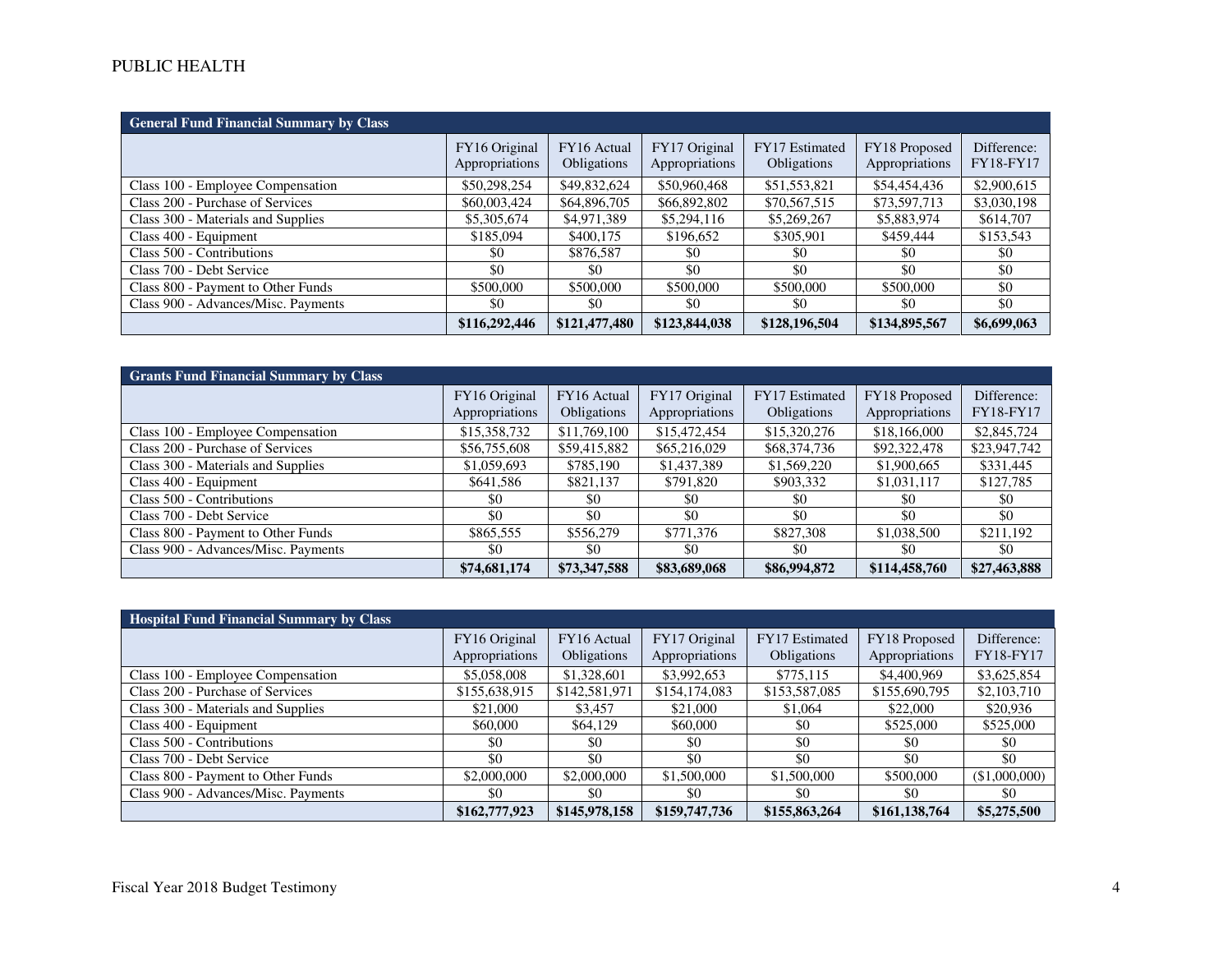| <b>Professional Services Contracts Summary</b> |             |             |             |             |             |                       |  |  |
|------------------------------------------------|-------------|-------------|-------------|-------------|-------------|-----------------------|--|--|
|                                                | <b>FY12</b> | <b>FY13</b> | <b>FY14</b> | <b>FY15</b> | <b>FY16</b> | FY17 YTD<br>(Q1 & Q2) |  |  |
| Total amount of contracts                      | \$6,205,317 | \$6,258,257 | \$6,098,748 | \$7,009,296 | \$5,452,741 | \$3,007,094           |  |  |
| Total amount to M/W/DSBE                       | \$929.425   | \$1,334,834 | \$2,392,181 | \$2,259,576 | \$2,405,001 | \$1,299,197           |  |  |
| <b>Participation Rate</b>                      | $15\%$      | 21%         | 39%         | 32%         | 44%         | 43%                   |  |  |

| <b>M/W/DSBE Contract Participation Goal</b>    |             |      |             |  |  |  |
|------------------------------------------------|-------------|------|-------------|--|--|--|
|                                                | <b>FY16</b> | FY17 | <b>FY18</b> |  |  |  |
| M/W/DSBE Contract<br><b>Participation Goal</b> | 30%         | 30%  | 30%         |  |  |  |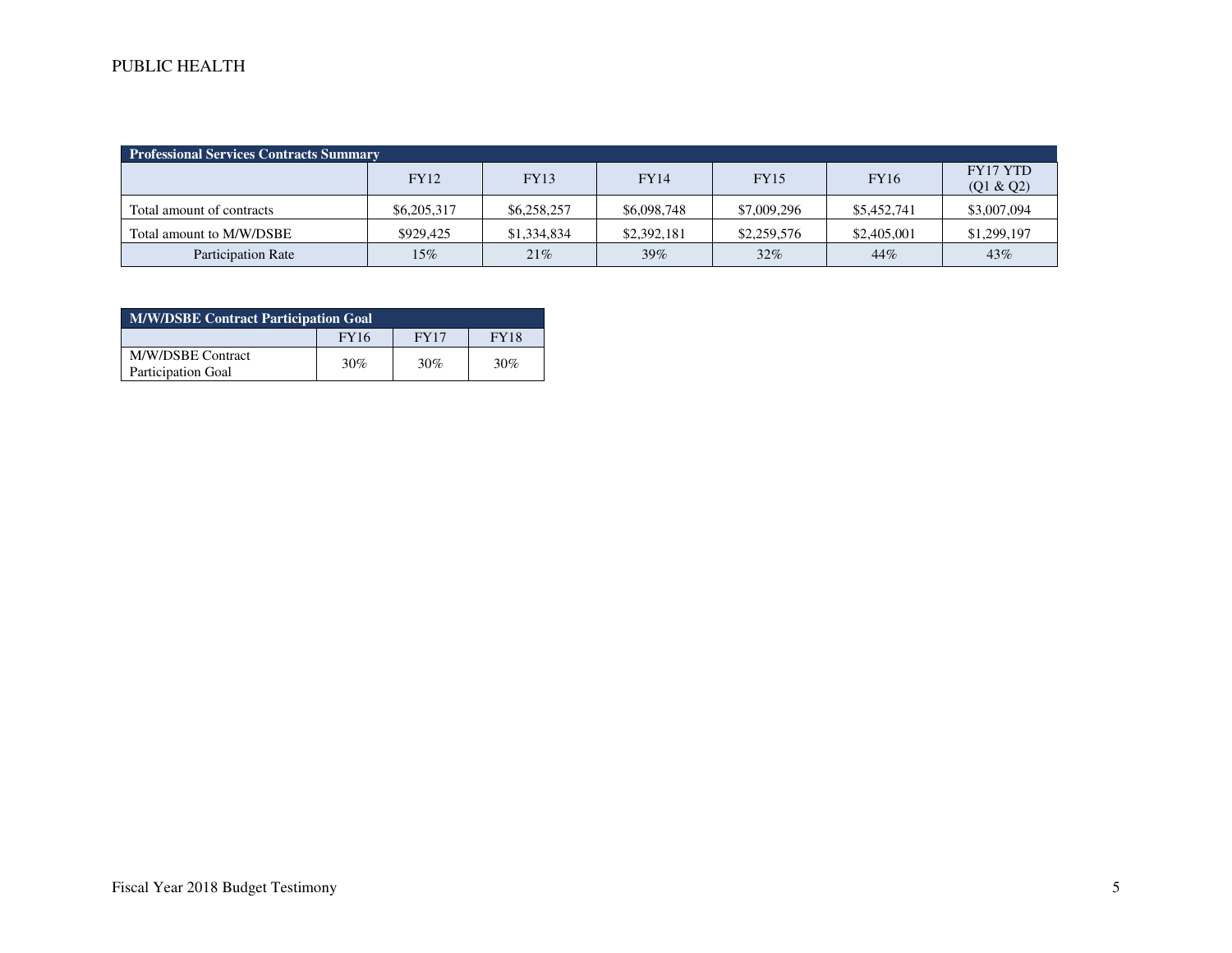## **PROPOSED BUDGET OVERVIEW**

#### **Proposed Funding Request**:

The proposed Fiscal Year 2018 General Fund budget totals \$134,895,567, an increase of \$6,699,063 over Fiscal Year 2017 estimated obligation levels. This increase is primarily due to investments in response to our city's opioid and heroin epidemic, expanded lead poisoning prevention efforts, the addition of more restaurant inspectors throughout the city, and expanded and improved services in our health centers. Almost all of these new investments produce revenue that helps offset the General Fund investments.

The proposed budget includes:

- \$54,454,436 in Class 100, a \$2,900,615 increase over FY17. This funding will enable the department to maintain its existing staff and to hire additional staff to protect Philadelphians from the negative health consequences of opioid and heroin addiction and abuse, unsafe food in restaurants, and tobacco products.
- \$73,597,713 in Class 200, a \$3,030,198 increase over FY17. This funding will enable the department to distribute naloxone, the opioid overdose reversal drug, more widely across the city, as well as remediate more homes for families affected by lead poisoning. Increased funding will enable the City health centers to offer more comprehensive services and to strengthen psychology services for patients, and will assure that a strong compliance program for tobacco retailers is in place.
- \$5,883,974 in Class 300, a \$614,707 increase over FY17. This funding will support the purchase of supplies to operate health centers and public health programming.
- \$459,444 in Class 400, a \$153,543 increase over FY17. This funding will support the purchase of equipment and vehicles to operate health centers and public health programming.
- \$500,000 in Class 800, the same as in FY17. This funding will support capital expenditures at the Philadelphia Nursing Home.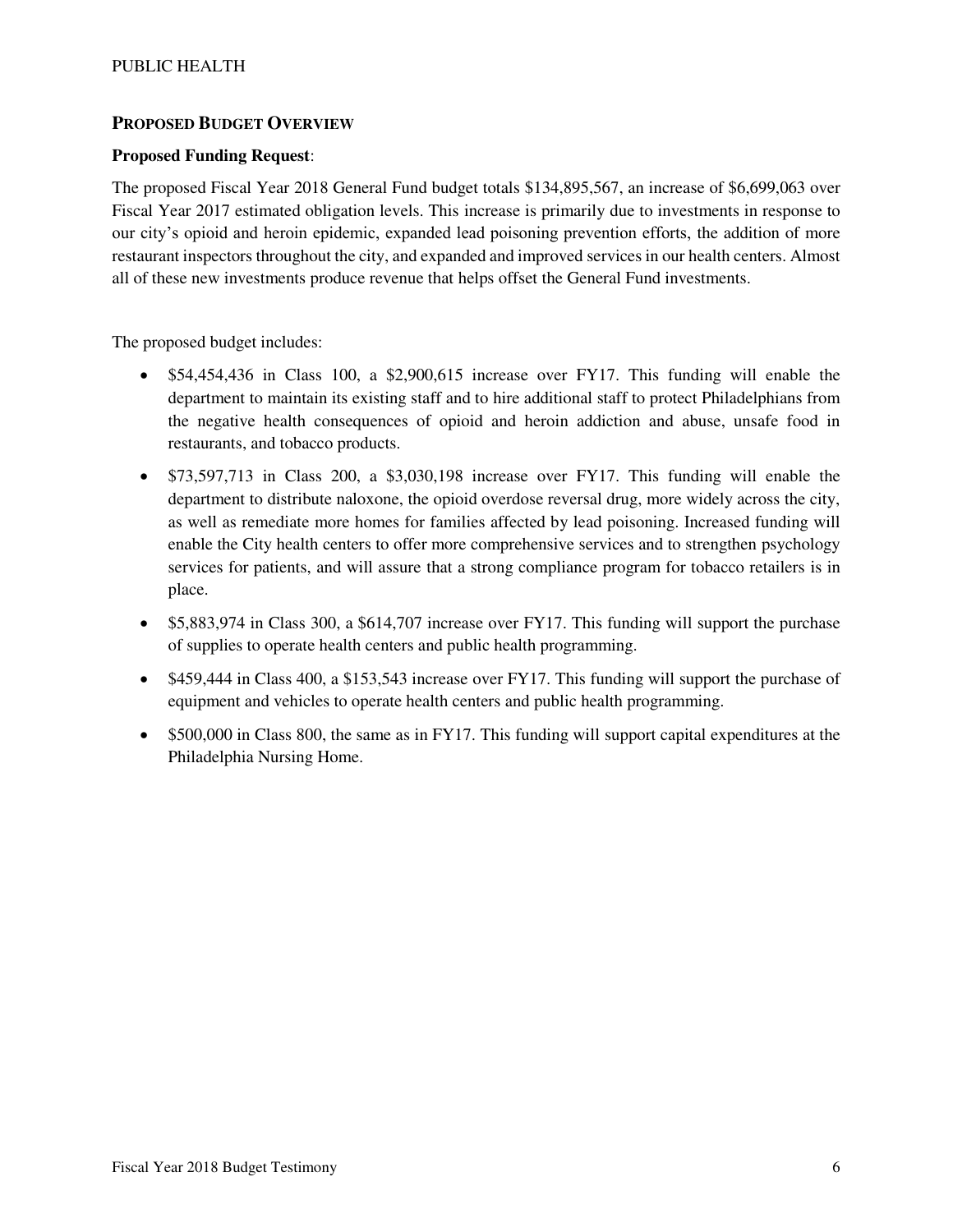## PUBLIC HEALTH

## **STAFFING LEVELS**

The department is requesting 826 General Fund budgeted positions for FY18, an increase of 52 positions over FY17.

The increase is attributed to increased providers at the City's health centers, expanded restaurant inspectors to better serve the entire city, and staff to support expanded lead poisoning prevention and opioid programs.

### **NEW HIRES**

| New Hires (from December 2016 to present) |                                     |         |           |       |  |  |  |
|-------------------------------------------|-------------------------------------|---------|-----------|-------|--|--|--|
|                                           | <b>Total Number</b><br>of New Hires | Spanish | Malayalam | Hindi |  |  |  |
| <b>Black or African</b><br>American       | 21                                  |         |           |       |  |  |  |
| Asian                                     |                                     |         |           |       |  |  |  |
| Hispanic or Latino                        |                                     |         |           |       |  |  |  |
| White                                     |                                     |         |           |       |  |  |  |
| Total                                     | 35                                  |         |           |       |  |  |  |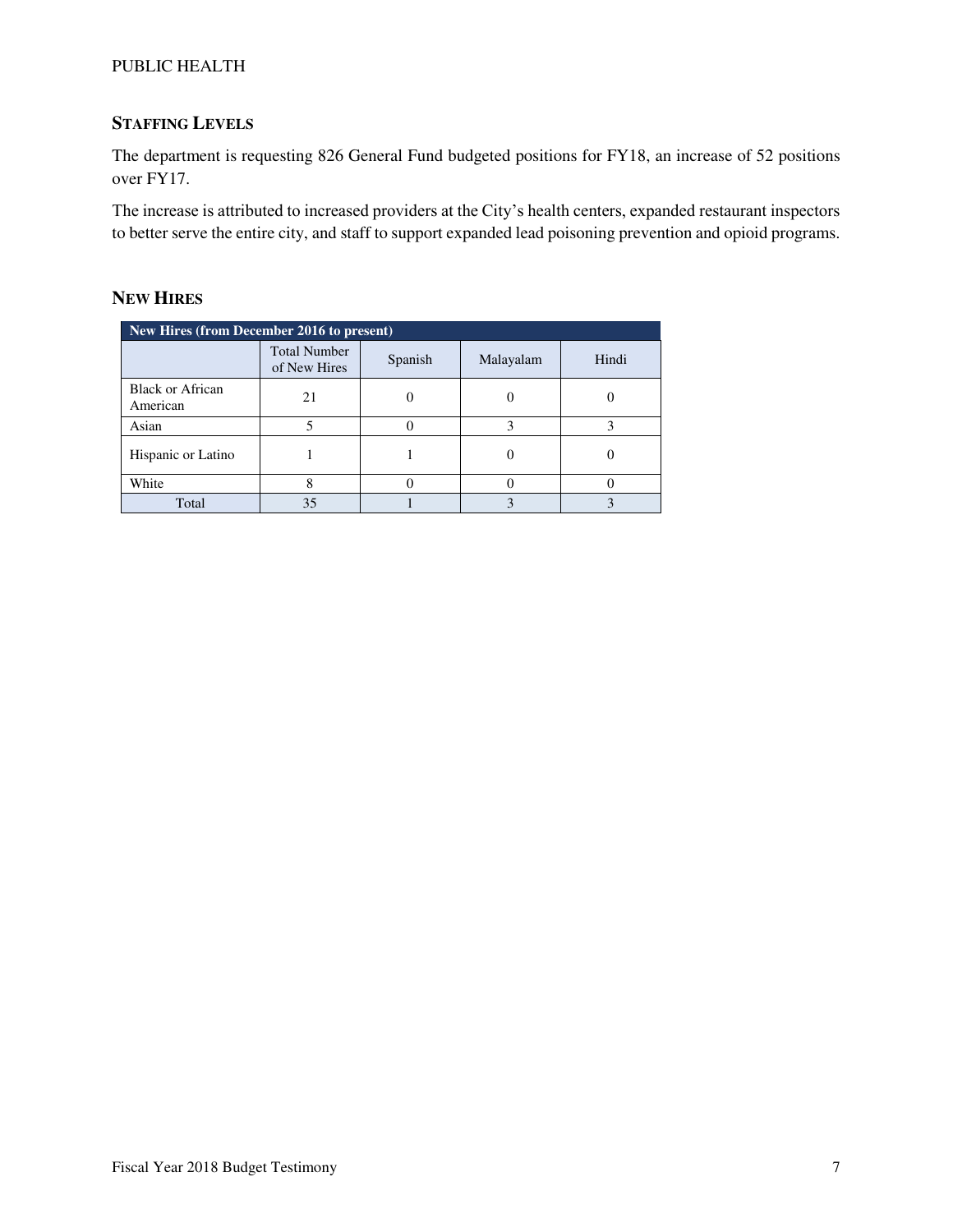## **PERFORMANCE, CHALLENGES, AND INITIATIVES**

| FY18 Performance Measures: Administration and Support                        |             |                       |                         |             |  |  |
|------------------------------------------------------------------------------|-------------|-----------------------|-------------------------|-------------|--|--|
| Measure                                                                      | FY16 Actual | FY17 YTD<br>(Q1 & Q2) | <b>FY17</b><br>Estimate | FY18 Target |  |  |
| Percent of fleet vehicles compliant with preventive<br>maintenance schedule* | 90.8%       | 95.0%                 | 95.0%                   | 85.0%       |  |  |
| Median number of days to conform department<br>draft contract                | 73          | 65                    | 64                      | 70          |  |  |

*\* PDPH expects to increase vehicle numbers for increased lead poisoning prevention outreach and restaurant inspections. This may result in a slight decrease in compliance.* 

| FY18 Performance Measures: AIDS Activities Coordinating Office |             |           |             |             |  |  |
|----------------------------------------------------------------|-------------|-----------|-------------|-------------|--|--|
| <b>Measure</b>                                                 | FY16 Actual | FY17 YTD  | <b>FY17</b> |             |  |  |
|                                                                |             | (Q1 & Q2) | Estimate    | FY18 Target |  |  |
| Number of clients served by department-funded                  |             |           |             |             |  |  |
| Ryan White outpatient ambulatory health system                 | 11,715      | 11.834    | 11,850      | 11,850      |  |  |
| in Philadelphia                                                |             |           |             |             |  |  |

| <b>FY18 Performance Measures: Air Management Services</b>                 |             |                       |                         |             |  |  |
|---------------------------------------------------------------------------|-------------|-----------------------|-------------------------|-------------|--|--|
| Measure                                                                   | FY16 Actual | FY17 YTD<br>(Q1 & Q2) | <b>FY17</b><br>Estimate | FY18 Target |  |  |
| Number of calendar days with air quality index<br>rating of 100 or below* | 346         | 180                   | 340                     | 345         |  |  |

*\* Cumulative (Q1 + Q2) in FY17 YTD. AQI is influenced negatively by high temperatures, and the Department is not able to predict with certainty if higher temperatures will be sustained in FY18.* 

| FY18 Performance Measures: Ambulatory Health Services |             |           |             |             |  |  |
|-------------------------------------------------------|-------------|-----------|-------------|-------------|--|--|
| Measure                                               | FY16 Actual | FY17 YTD  | <b>FY17</b> | FY18 Target |  |  |
|                                                       |             | (Q1 & Q2) | Estimate    |             |  |  |
| Number of patient visits at department-run            | 314,129     | 168,631   | 310,000     | 310,000     |  |  |
| ambulatory health centers *                           |             |           |             |             |  |  |
| Percent of patients ages 18-84 with a diagnosis of    | 62.0%       | 65.2%     | 64.0%       | $60.0\%$    |  |  |
| hypertension who have controlled blood pressure       |             |           |             |             |  |  |
| $\star$ Countable (OL $\star$ O2) in EV17 VTD         |             |           |             |             |  |  |

*\* Cumulative (Q1 + Q2) in FY17 YTD.* 

| <b>FY18 Performance Measures: Chronic Disease Prevention</b> |             |                       |                         |             |  |  |  |  |  |  |  |
|--------------------------------------------------------------|-------------|-----------------------|-------------------------|-------------|--|--|--|--|--|--|--|
| Measure                                                      | FY16 Actual | FY17 YTD<br>(01 & 02) | <b>FY17</b><br>Estimate | FY18 Target |  |  |  |  |  |  |  |
| Youth tobacco sales compliance $(\%)$                        | 75.3%       | <b>78.5%</b>          | 75.0%                   | $77.5\%$    |  |  |  |  |  |  |  |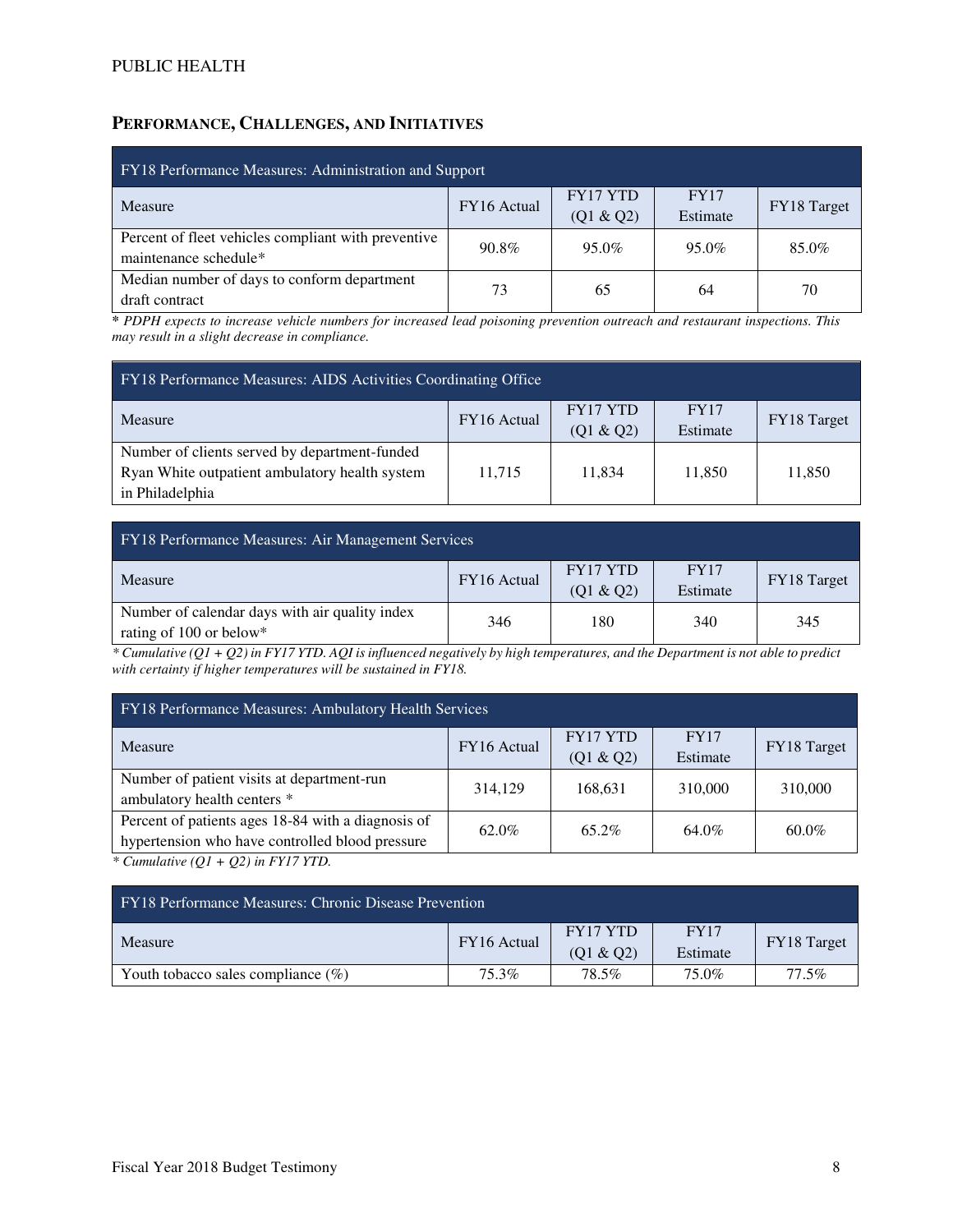### PUBLIC HEALTH

| <b>FY18 Performance Measures: Disease Control</b>                                                                           |             |                 |             |             |  |  |  |  |  |  |
|-----------------------------------------------------------------------------------------------------------------------------|-------------|-----------------|-------------|-------------|--|--|--|--|--|--|
| Measure                                                                                                                     | <b>FY16</b> | <b>FY17 YTD</b> | <b>FY17</b> | <b>FY18</b> |  |  |  |  |  |  |
|                                                                                                                             | Actual      | (Q1 & Q2)       | Estimate    | Target      |  |  |  |  |  |  |
| Number of patient visits to department-run STD<br>clinics $*$                                                               | 26,430      | 12,866          | 25,732      | 25,000      |  |  |  |  |  |  |
| Number of high school students who are tested for a<br>sexually transmitted disease through the school<br>screening program | 10.941      | 2,982           | 9,500       | 10,000      |  |  |  |  |  |  |

*\*In FY18, Health Center 1 is planning to begin implementing an Electronic Health Record system and thus expects a decline in patient visits.* 

| <b>FY18 Performance Measures: Environmental Health Services</b> |             |                              |                         |             |  |  |  |  |  |  |
|-----------------------------------------------------------------|-------------|------------------------------|-------------------------|-------------|--|--|--|--|--|--|
| Measure                                                         | FY16 Actual | <b>FY17 YTD</b><br>(Q1 & Q2) | <b>FY17</b><br>Estimate | FY18 Target |  |  |  |  |  |  |
| Number of months between food establishment<br>inspections      | 15.0        | 15.2                         | 15.3                    | 12.0        |  |  |  |  |  |  |

| <b>FY18 Performance Measures: Health Analysis, Information and Strategy</b> |             |                       |                         |             |  |  |  |  |  |  |
|-----------------------------------------------------------------------------|-------------|-----------------------|-------------------------|-------------|--|--|--|--|--|--|
| Measure                                                                     | FY16 Actual | FY17 YTD<br>(Q1 & Q2) | <b>FY17</b><br>Estimate | FY18 Target |  |  |  |  |  |  |
| Number of department digital media views per<br>month                       | 366,678     | 520,126               | 520,000                 | 520,000     |  |  |  |  |  |  |

| <b>FY18 Performance Measures: Health Systems</b>     |             |                       |                         |             |
|------------------------------------------------------|-------------|-----------------------|-------------------------|-------------|
| Measure                                              | FY16 Actual | FY17 YTD<br>(Q1 & Q2) | <b>FY17</b><br>Estimate | FY18 Target |
| Philadelphia nursing home average daily<br>$census*$ | 389         | 386                   | 380                     | 380         |

**\****FY18 target is lower than FY16 actual due to the fact that the nursing home population has declined for several years.* 

| FY18 Performance Measures: Lead and Healthy Homes |             |                 |             |             |  |  |  |  |  |  |  |
|---------------------------------------------------|-------------|-----------------|-------------|-------------|--|--|--|--|--|--|--|
| Measure                                           | FY16 Actual | <b>FY17 YTD</b> | <b>FY17</b> | FY18 Target |  |  |  |  |  |  |  |
|                                                   |             | (Q1 & Q2)       | Estimate    |             |  |  |  |  |  |  |  |
| Reported number of children under age 6 years     |             |                 |             |             |  |  |  |  |  |  |  |
| with new lead poisoning, defined as elevated      |             |                 | 2.004       |             |  |  |  |  |  |  |  |
| blood level of 5 micrograms per deciliter         | 2,257       | 1,002           |             | 2,500       |  |  |  |  |  |  |  |
| $(\mu g/dL)$ *                                    |             |                 |             |             |  |  |  |  |  |  |  |

*\* PDPH projects a higher number in FY18 due to improved screening processes. The goal is for fewer children to be exposed to lead poisoning.*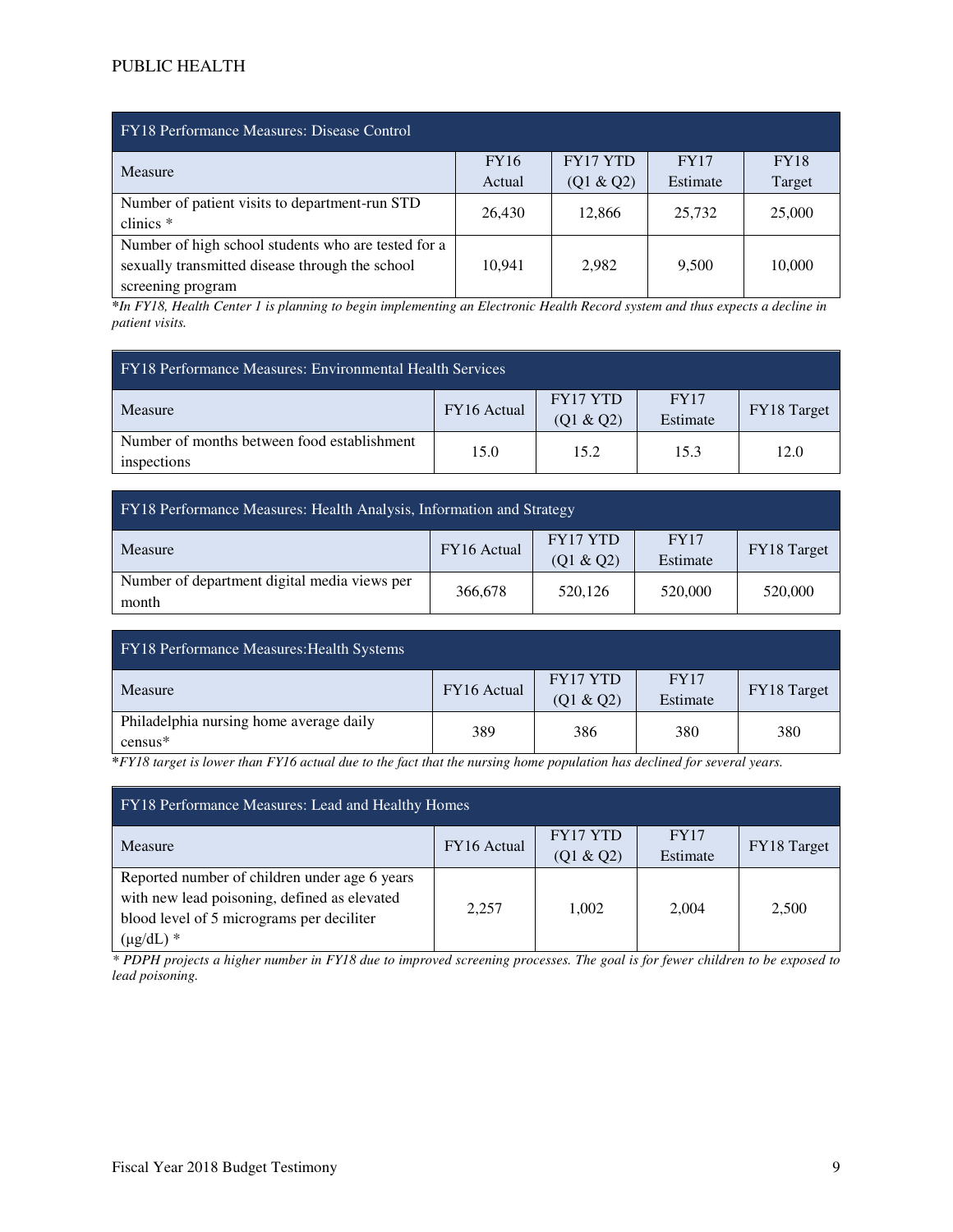| FY18 Performance Measures: Maternal, Child and Family Health |             |           |             |             |  |  |  |  |  |  |  |
|--------------------------------------------------------------|-------------|-----------|-------------|-------------|--|--|--|--|--|--|--|
| Measure                                                      | FY16 Actual | FY17 YTD  | <b>FY17</b> | <b>FY18</b> |  |  |  |  |  |  |  |
|                                                              |             | (Q1 & Q2) | Estimate    | Target      |  |  |  |  |  |  |  |
| Percent of women initiating breastfeeding*                   | $80.1\%$    | 80.2%     | 80.0%       | 80.0%       |  |  |  |  |  |  |  |

*\* This is a rolling average and tracks the percent of women within the City who indicated their child was ever breastfed or fed breast milk prior to hospital discharge. Unknown and missing values are excluded from calculation.* 

| FY18 Performance Measures: Medical Examiner's Office |             |                       |                         |                       |  |  |  |  |  |  |
|------------------------------------------------------|-------------|-----------------------|-------------------------|-----------------------|--|--|--|--|--|--|
| Measure                                              | FY16 Actual | FY17 YTD<br>(Q1 & Q2) | <b>FY17</b><br>Estimate | <b>FY18</b><br>Target |  |  |  |  |  |  |
| Number of death cases investigated *                 | 2,832       | 1.570                 | N/A                     |                       |  |  |  |  |  |  |

*\* This is a workload measure reflecting required death investigations over which MEO has no control. Cases investigated by the MEO are determined by statute as cases in which a person has died suddenly and unexpectedly; of trauma or violence; under suspicious circumstances; while not under care of a physician; of a suspected yet unconfirmed public health threat; while held in a public institution such as a prison; or in situations where the body is unidentified or unclaimed by family.* 

| FY18 Performance Measures: Public Health Laboratory |             |                       |                         |             |  |  |  |  |  |  |  |
|-----------------------------------------------------|-------------|-----------------------|-------------------------|-------------|--|--|--|--|--|--|--|
| Measure                                             | FY16 Actual | FY17 YTD<br>(Q1 & Q2) | <b>FY17</b><br>Estimate | FY18 Target |  |  |  |  |  |  |  |
| Number of diabetes blood sugar tests performed      | 17,043      | 7.003                 | 14,006                  | 16,000      |  |  |  |  |  |  |  |

*\* Hemoglobin A1C tests are performed by Philadelphia Public Health Laboratory for health center patients. Variation due to changes in patients' insurance plans and coverage.*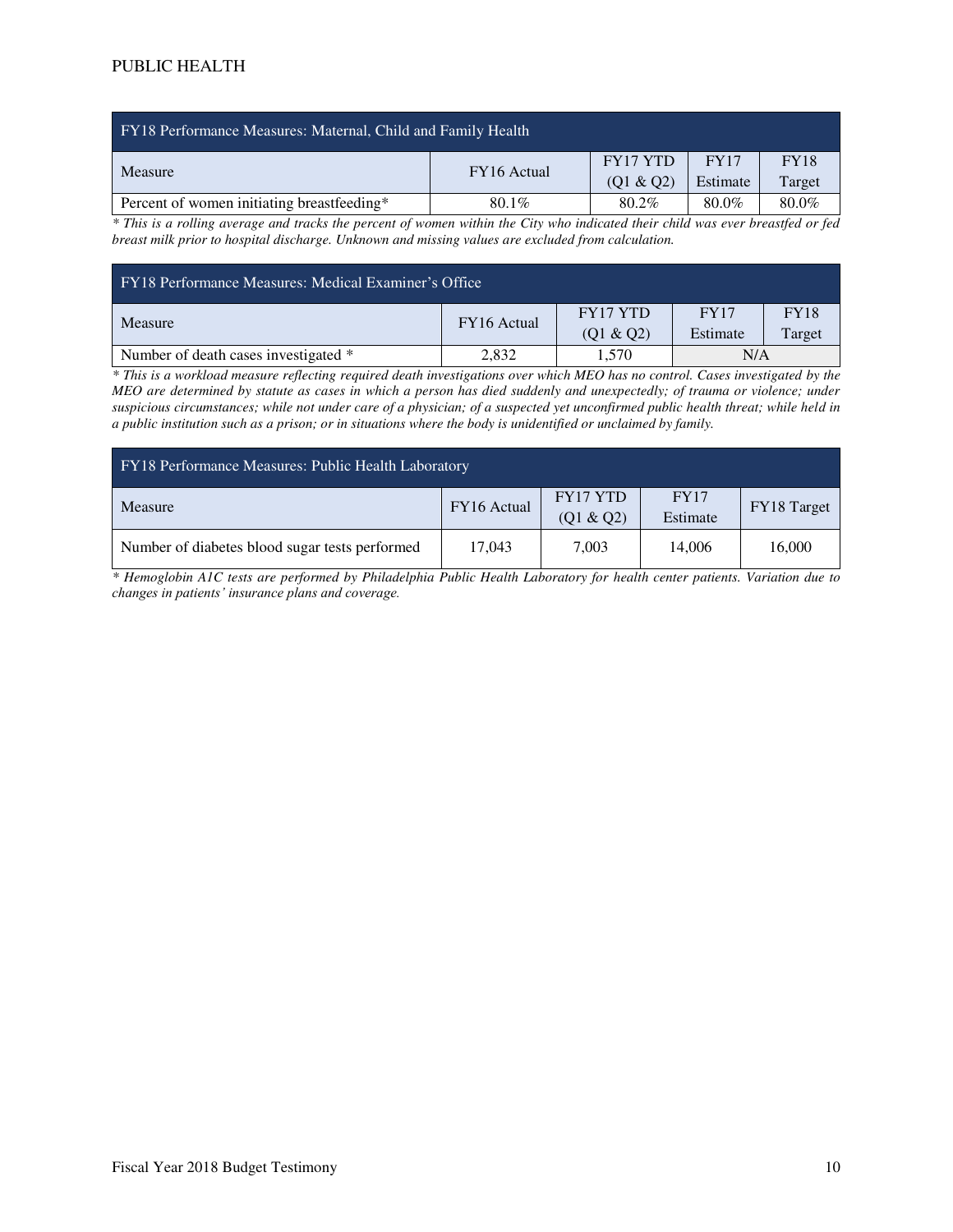### **OTHER BUDGETARY IMPACTS**

#### **Federal and State (Where Applicable)**

The Department of Public Health receives funding from federal and state governments in several ways:

- directly from the federal government, such as grants from the CDC, EPA, HRSA, and HUD;
- indirectly through the state, such as CDC "pass-through" grants;
- fee-for-service payments through state-federal shared programs, such as Medicaid; and
- through other city agencies, such as the City's Office of Community Empowerment and Opportunity's Community Services Block Grant funding.

We obviously cannot speculate what will happen with the federal or state budgets at this point, but we work closely with City government relations, Mayor Kenney's office, and relevant public health and health care associations to advocate for continued funding.

The repeal of the Affordable Care Act would impact the department's revenue projections, specifically for Medicaid services mostly delivered through the City's eight health centers. The City's Five-Year Financial Plan indicates approximate Medicaid revenue of \$20.9 million from the City's eight health centers.

Additionally, legislation at the federal or state levels focused on sanctuary cities could impact the department's assumptions related to state or federal grants or other funding. It is unclear at this time the range of potential impacts.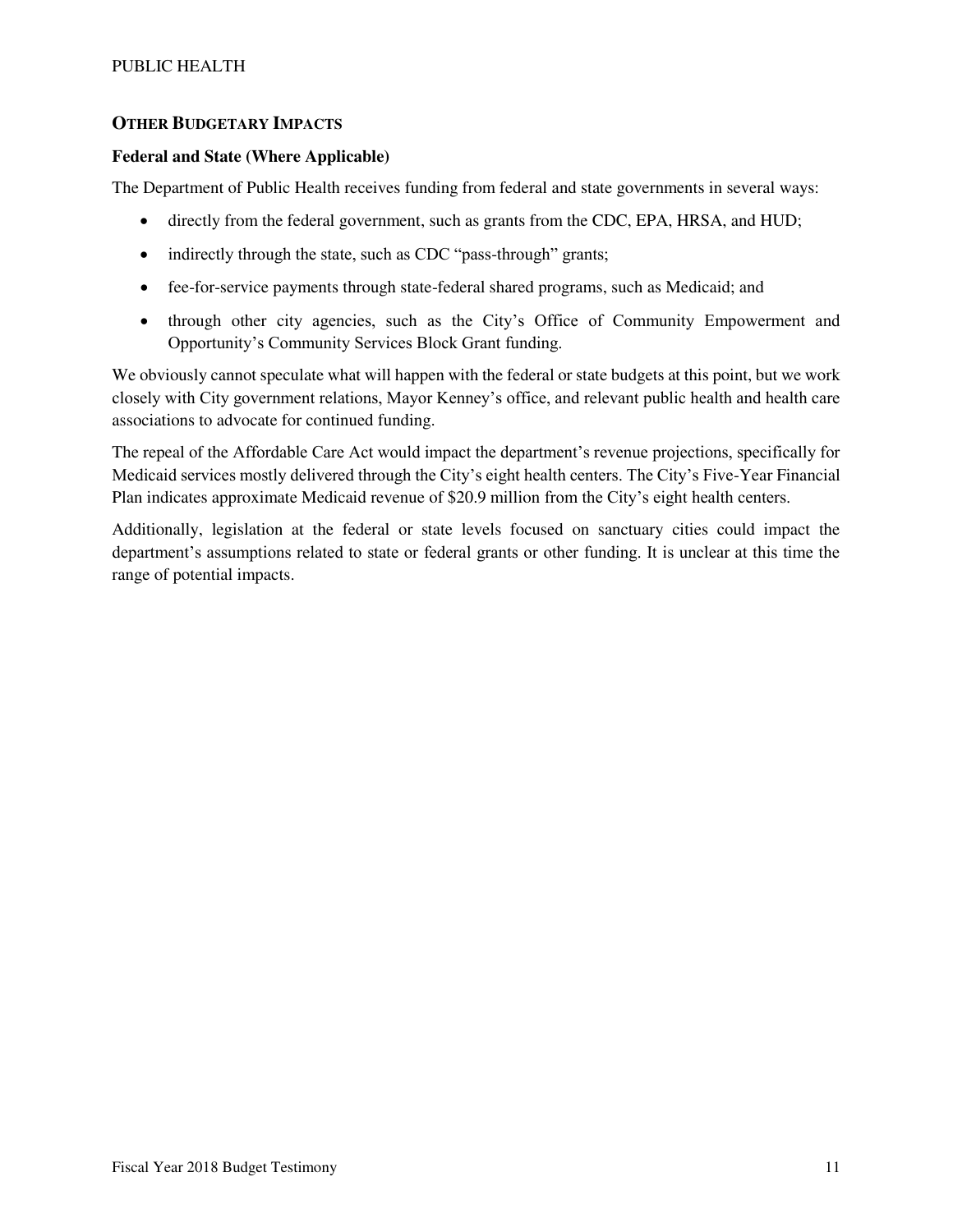## **CONTRACTING EXPERIENCE**

|                                             | M/W/DSBE Participation on Large Professional Services Contracts |                                                 |                                      |                                           |                                                                                                |                                                                  |                                                              |                                                 |                                                             |                                                                                                   |                                                |
|---------------------------------------------|-----------------------------------------------------------------|-------------------------------------------------|--------------------------------------|-------------------------------------------|------------------------------------------------------------------------------------------------|------------------------------------------------------------------|--------------------------------------------------------------|-------------------------------------------------|-------------------------------------------------------------|---------------------------------------------------------------------------------------------------|------------------------------------------------|
|                                             | Top Five Largest Contracts, FY17                                |                                                 |                                      |                                           |                                                                                                |                                                                  |                                                              |                                                 |                                                             |                                                                                                   |                                                |
| Vendor<br>Name<br>Alpha<br>Medical<br>Group | Service<br>Provided<br>Radiology<br>Services                    | Dollar<br>Amount<br>of<br>Contract<br>\$999,999 | <b>RFP</b> Issue<br>Date<br>6/7/2013 | Contract<br><b>Start Date</b><br>7/1/2013 | Ranges in<br><b>RFP</b><br><b>MBE: Best</b><br>Efforts<br><b>WBE: Best</b><br>Efforts<br>DSBE: | $%$ of<br>M/W/DSBE<br>Participation<br>Achieved<br>100%<br>$0\%$ | \$ Value of<br>M/W/DSBE<br>Participation<br>\$999,999<br>\$0 | Total %<br>Participation<br>- All DSBEs<br>100% | Total \$ Value<br>Participation -<br>All DSBEs<br>\$999.999 | <b>Local Business</b><br>(principal place<br>of business<br>located within<br>City limits)<br>yes | Waiver for<br>Living Wage<br>Compliance?<br>no |
|                                             |                                                                 |                                                 |                                      |                                           | <b>Best</b><br>Efforts                                                                         | $0\%$                                                            | \$0                                                          |                                                 |                                                             |                                                                                                   |                                                |
| General<br>Healthcare<br>Resources          | Health<br>Care<br>Services at<br>Riverview<br>Home              | \$652,311                                       | 5/30/2013                            | 7/1/2013                                  | MBE:<br>None set<br><b>WBE: 1-</b><br>5%<br>DSBE:<br>None set                                  | $0\%$<br>$0\%$<br>$0\%$                                          | \$0<br>\$0<br>\$0                                            | $0\%$                                           | \$0                                                         | $no*$                                                                                             | no                                             |
| Orchard<br>Software<br>Corporation          | Lab<br>Information<br>System                                    | \$462,355                                       | 9/11/2013                            | 7/1/2016                                  | <b>MBE: 20-</b><br>25%<br><b>WBE: 20-</b><br>25%<br>DSBE:<br>None set                          | $0\%$<br>$0\%$<br>$0\%$                                          | \$0<br>\$0<br>\$0                                            | $0\%$                                           | \$0                                                         | $no **$                                                                                           | no                                             |
| <b>MEE</b><br>Productions,<br>Inc.          | Anti-<br>Tobacco<br>Media                                       | \$352,782                                       | 5/17/2016                            | 7/1/2016                                  | MBE: 30%<br>WBE: 30%<br>DSBE:<br>None set                                                      | 100%<br>$0\%$<br>$0\%$                                           | \$352,782<br>\$0<br>\$0                                      | 100%                                            | \$352,782                                                   | yes                                                                                               | no                                             |
| Mighty<br>Engine, Inc.                      | Physical<br>Activity<br>Promotion                               | \$250,750                                       | 1/15/2015                            | 3/1/2015                                  | MBE: 10-<br>18%<br><b>WBE: 10-</b><br>18%<br>DSBE:<br>None set                                 | $0\%$<br>100%<br>$0\%$                                           | \$0<br>\$250,750<br>\$0                                      | 100%                                            | \$250,750                                                   | yes                                                                                               | no                                             |

*\* This vendor, while located outside Philadelphia, is in nearby Plymouth Meeting.* 

*\*\* This vendor is located in Carmel, Indiana, and has special expertise in lab information systems unavailable in the Philadelphia market.*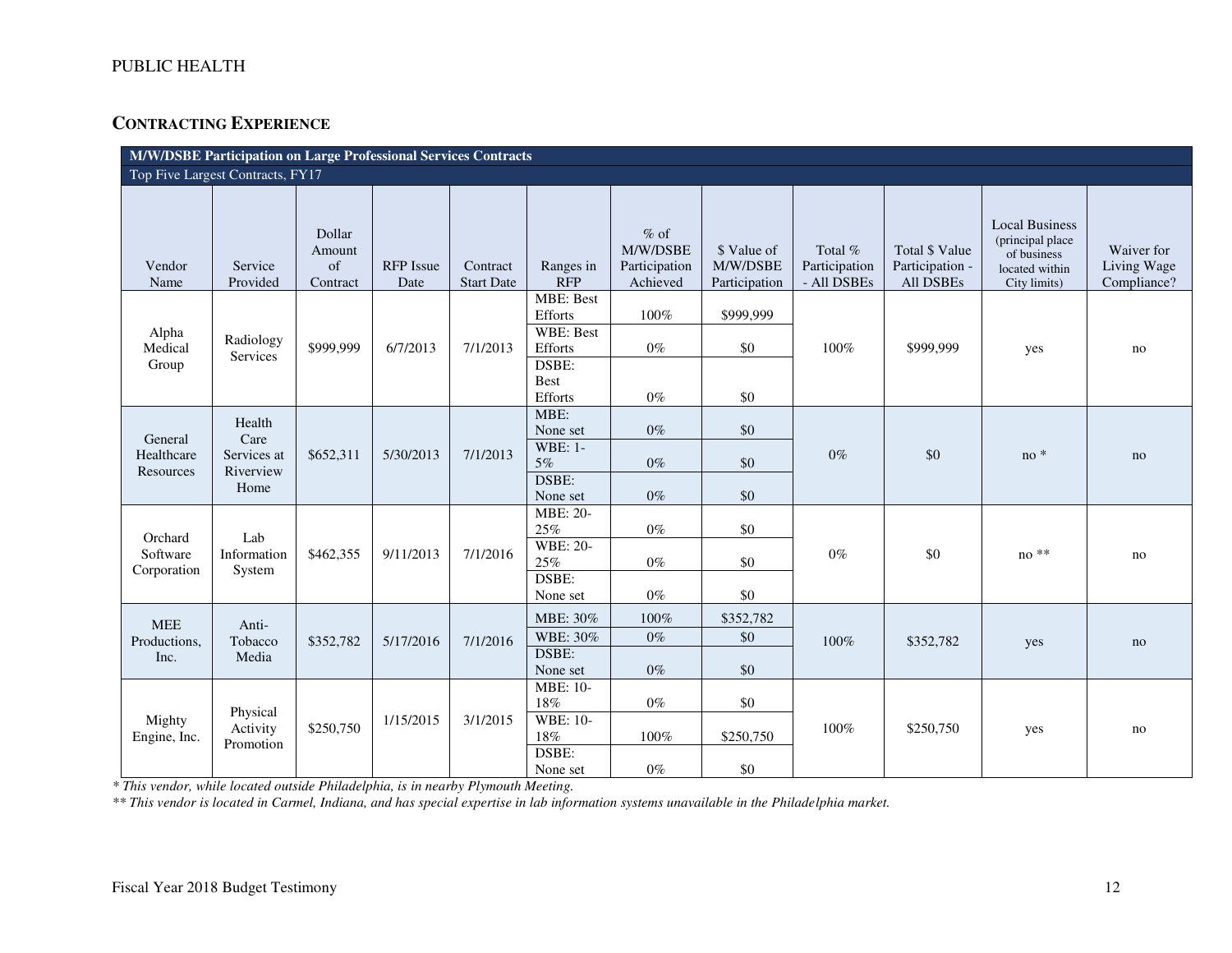# **EMPLOYEE DATA**

|                      | <b>Staff Demographics (as of December 2016)</b> |           |                      |                          |                          |  |  |
|----------------------|-------------------------------------------------|-----------|----------------------|--------------------------|--------------------------|--|--|
|                      | <b>Full-Time Staff</b>                          |           |                      | <b>Executive Staff</b>   |                          |  |  |
|                      | Male                                            | Female    |                      | Male                     | Female                   |  |  |
|                      | African-                                        | African-  |                      | African-                 | African-                 |  |  |
|                      | American                                        | American  |                      | American                 | American                 |  |  |
| Total                | 115                                             | 402       | Total                | 1                        | 1                        |  |  |
| % of Total           | 14%                                             | 48%       | % of Total           | 25%                      | 25%                      |  |  |
| Average Salary       | \$53,141                                        | \$52,318  | Average Salary       | \$137,500                | \$120,000                |  |  |
| Median Salary        | \$43,213                                        | \$43,007  | Median Salary        | \$137,500                | \$120,000                |  |  |
|                      | White                                           | White     |                      | White                    | White                    |  |  |
| Total                | 83                                              | 116       | Total                | 2                        | 0                        |  |  |
| % of Total           | 10%                                             | 14%       | % of Total           | 50%                      |                          |  |  |
| Average Salary       | \$65,024                                        | \$64,806  | Average Salary       | \$141,500                |                          |  |  |
| Median Salary        | \$54,936                                        | \$48,782  | Median Salary        | \$141,500                |                          |  |  |
|                      | Hispanic                                        | Hispanic  |                      | Hispanic                 | Hispanic                 |  |  |
| Total                | 11                                              | 28        | Total                | $\mathbf{0}$             | $\overline{0}$           |  |  |
| % of Total           | $1\%$                                           | 3%        | % of Total           | $\overline{\phantom{m}}$ | $\overline{a}$           |  |  |
| Average Salary       | \$50,288                                        | \$51,302  | Average Salary       | $\qquad \qquad -$        | $\overline{\phantom{a}}$ |  |  |
| Median Salary        | \$40,958                                        | \$42,807  | <b>Median Salary</b> |                          |                          |  |  |
|                      | Asian                                           | Asian     |                      | Asian                    | Asian                    |  |  |
| Total                | 34                                              | 45        | Total                | $\boldsymbol{0}$         | $\boldsymbol{0}$         |  |  |
| % of Total           | 4%                                              | $5\%$     | % of Total           |                          |                          |  |  |
| Average Salary       | \$70,497                                        | \$69,575  | Average Salary       | $\overline{\phantom{0}}$ | $\qquad \qquad -$        |  |  |
| Median Salary        | \$61,950                                        | \$68,901  | Median Salary        |                          |                          |  |  |
|                      | Other                                           | Other     |                      | Other                    | Other                    |  |  |
| Total                | 5                                               | 7         | Total                | $\theta$                 | $\theta$                 |  |  |
| % of Total           | 1%                                              | $1\%$     | % of Total           |                          |                          |  |  |
| Average Salary       | \$46,465                                        | \$63,963  | Average Salary       |                          |                          |  |  |
| Median Salary        | \$40,555                                        | \$56,777  | Median Salary        |                          |                          |  |  |
|                      | Bilingual                                       | Bilingual |                      | Bilingual                | Bilingual                |  |  |
| Total                | 56                                              | 110       | Total                | $\theta$                 | 1                        |  |  |
| % of Total           | 7%                                              | 13%       | % of Total           |                          | 25%                      |  |  |
| Average Salary       | \$76,177                                        | \$70,893  | Average Salary       |                          | \$120,000                |  |  |
| Median Salary        | \$69,414                                        | \$68,901  | Median Salary        |                          | \$120,000                |  |  |
|                      | Male                                            | Female    |                      | Male                     | Female                   |  |  |
| Total                | 248                                             | 597       | Total                | 3                        |                          |  |  |
| % of Total           | 29%                                             | 71%       | % of Total           | 75%                      | 25%                      |  |  |
| Average Salary       | \$58,845                                        | \$56,135  | Average Salary       | \$140,167                | \$120,000                |  |  |
| <b>Median Salary</b> | \$48,682                                        | \$44,218  | <b>Median Salary</b> | \$137,500                | \$120,000                |  |  |